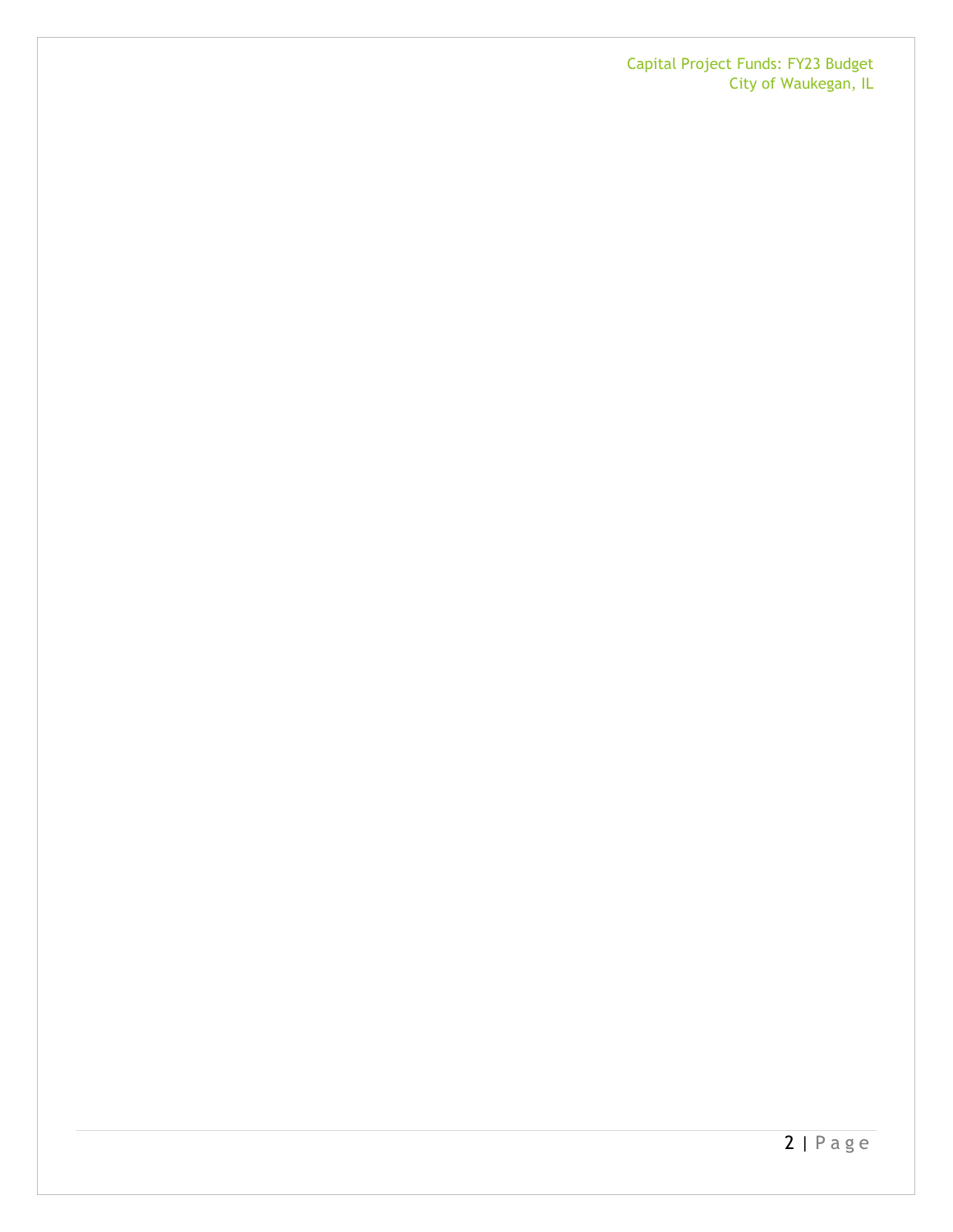# **TABLE OF CONTENTS**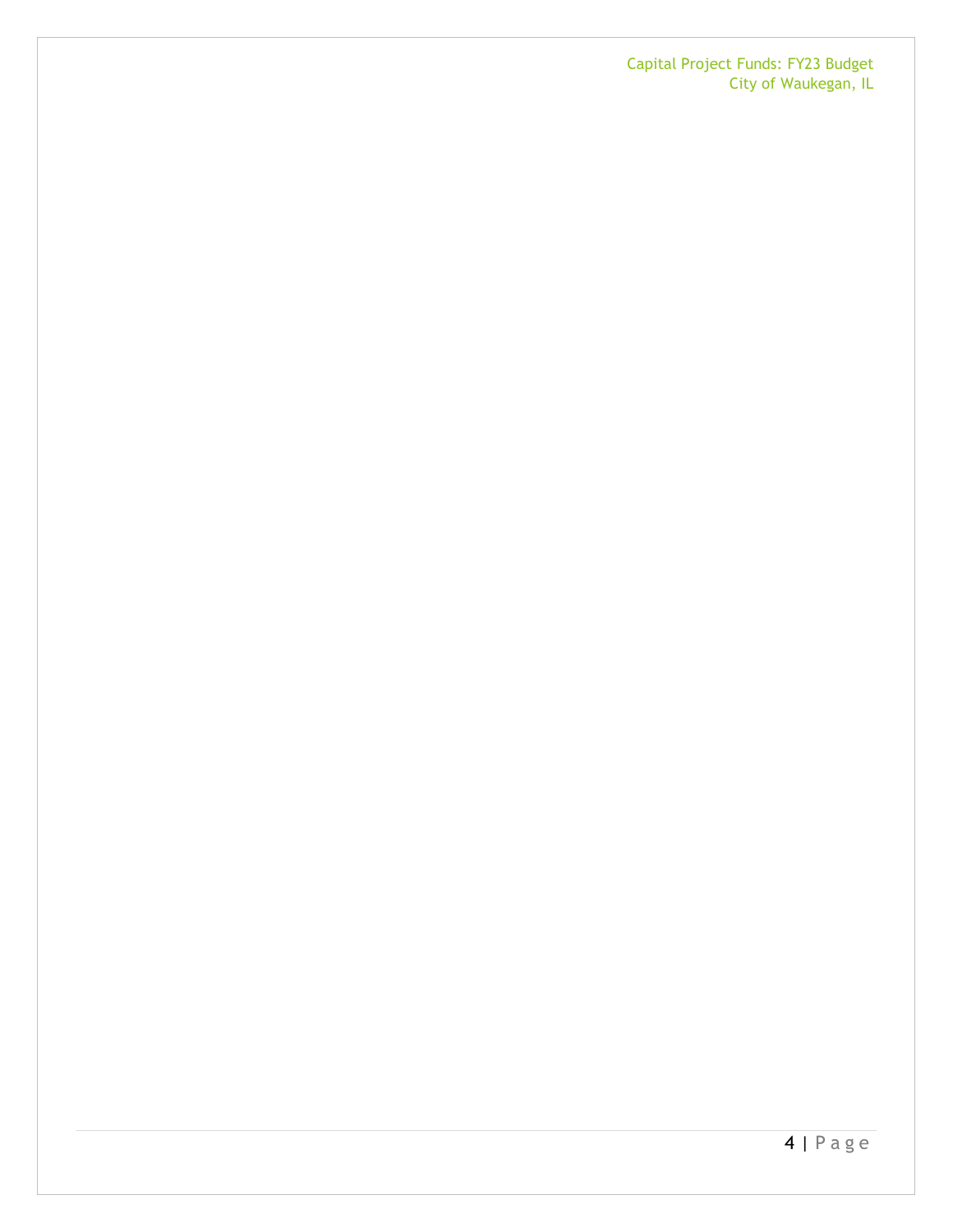### <span id="page-4-0"></span>**INTRODUCTION**

Capital improvements are the brick-and-mortar type investments required of municipalities to maintain the good working condition of the City's infrastructure, buildings, and equipment. Long-term capital financing is a useful mechanism to retain sufficient cash balances in operations while concurrently ensuring the integrity of the City's property and infrastructure system. Additionally, it is important for the City to maintain an adequate balance between capital improvements and non-capital expenditures, as both play a key role in the long-term financial health of the City.

Capital Funds account for the City's investments of this type. The finance department maintains that only those items with a value of at least \$50.0 thousand and with a useful life of at least five-years are to be included in these funds. Water and sewer capital projects are not included here, but rather are included in the Enterprise Funds section.

#### <span id="page-4-1"></span>**OVERVIEW**

The Fiscal Year 2022-23 ("FY23") Capital Project Funds request calls for \$1.0 million in revenues, \$3.0 million in expenditures, and transfers in of \$2.0 million. Property Taxes make up the revenue collections for FY23 while the expenditures consist entirely of street rehabilitation and development. The city will also allot Home Rule Sales Tax revenues transferred in from Special Revenue Funds to repay portions of the outstanding principal and interest due in the upcoming fiscal year. In total, this leaves the Capital Project funds close to a balanced budget, the difference being budgeted interest revenue.

| <b>CAPITAL PROJECT FUNDS - FY23 BUDGET OVERVIEW</b> |                |  |  |  |  |
|-----------------------------------------------------|----------------|--|--|--|--|
|                                                     |                |  |  |  |  |
| <b>REVENUES</b>                                     | 1,000,500.00   |  |  |  |  |
| <b>EXPENDITURES</b>                                 | (3,000,000.00) |  |  |  |  |
| <b>SURPLUS (DEFICIT) BEFORE TRANSFERS</b>           | (1,999,500.00) |  |  |  |  |
| <b>TRANSFERS IN</b>                                 | 2,000,000.00   |  |  |  |  |
| <b>TRANSFERS OUT</b>                                |                |  |  |  |  |
| <b>SURPLUS (DEFICIT) AFTER TRANSFERS</b>            | 500.00         |  |  |  |  |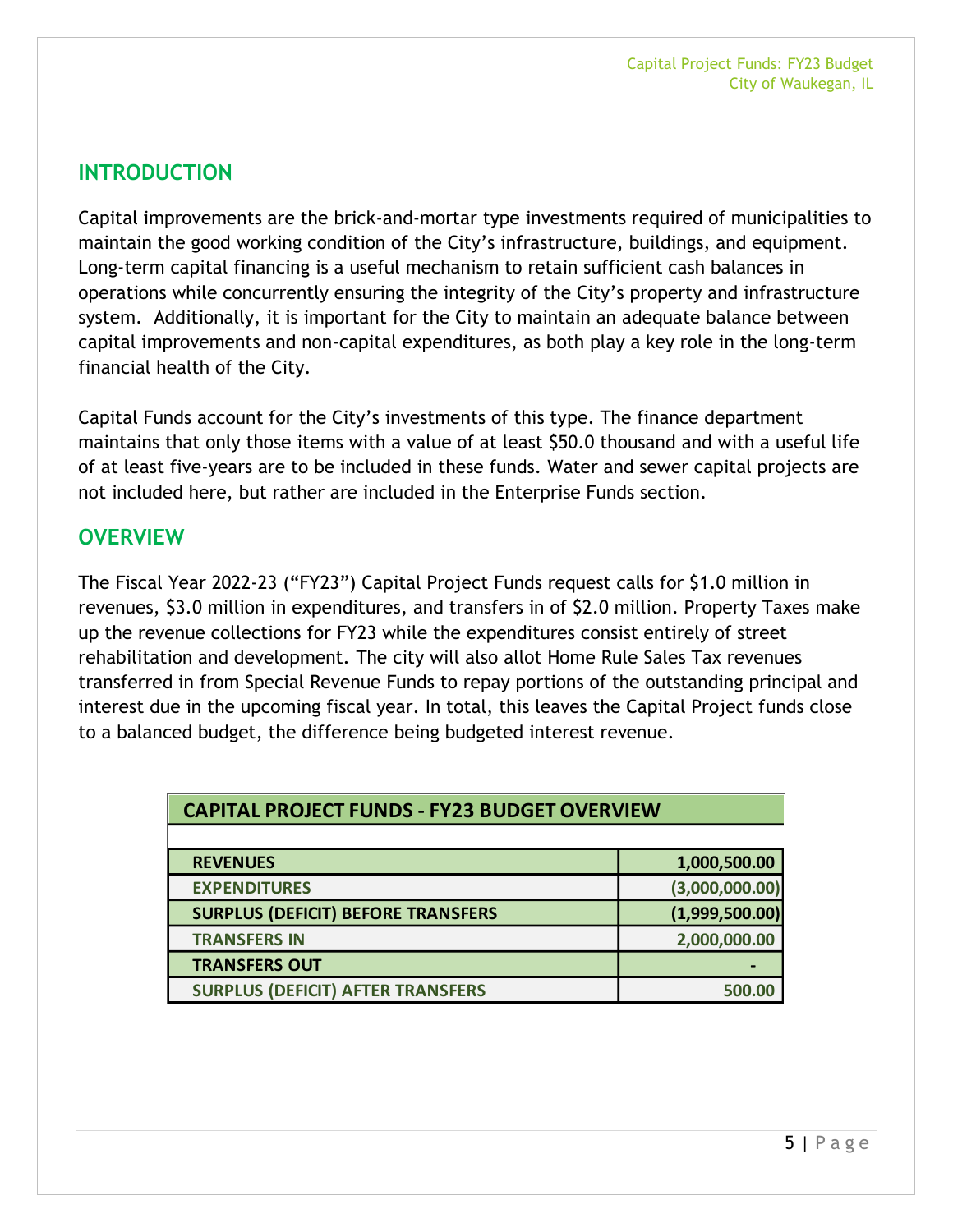#### <span id="page-5-0"></span>**DISCUSSION**

The Capital Funds will be supported by \$1.0 million of property tax revenue in tandem with a home rule sales tax transfer-in from a Special Revenue Fund specifically earmarked for the purpose of roadway improvements. Interest income will also account for a small fraction of the total revenues within the capital project funds.

The economic downturn as a result of the COVID-19 pandemic stagnated the continuous improvement of the City's infrastructure in previous years. The Biden administration announced a multi-trillion-dollar COVID-19 economic relief bill, titled the "American Rescue Plan Act", a portion of which was dedicated to state and local governments. Over FY22 and FY23, the City of Waukegan will collect nearly \$20.0 million, a significant portion of which will help with roadway, bridge, culvert, and other capital improvements. This will greatly help with remaining on-track in the City's multi-year Capital Improvement Plan. The American Rescue Plan Budget and the capital improvements therein are housed within the special revenue funds section of the budget. As a result, the city is budgeting for another lowexpense year in the capital project funds.

Capital projects funded from Enterprise Funds and from Special Revenue Funds are not discussed here. Please refer to those sections of this report for details on those projects.

Actual revenues, expenditures, and transfers for the prior fiscal year, the FY22 original budget, and the FY23 budget are shown on the following page. See the remaining pages for line item detail for the FY23 budget proposal.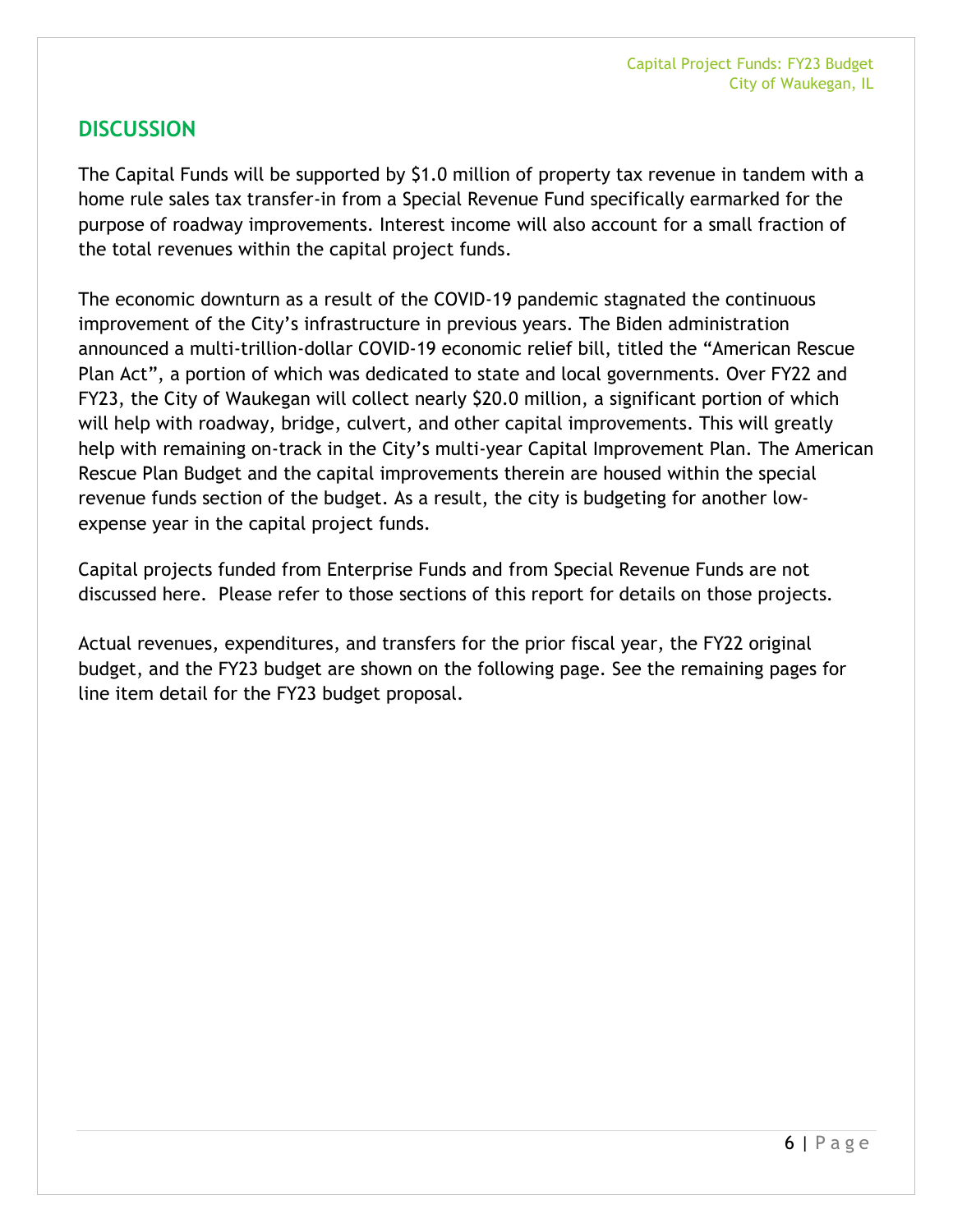# **CAPITAL PROJECTS BUDGET FY2023**

| <b>REVENUES</b> | FY23 v FY22 Budget |                                |              |                     |                          |                          |           |
|-----------------|--------------------|--------------------------------|--------------|---------------------|--------------------------|--------------------------|-----------|
| <b>Fund</b>     | <b>Detail</b>      | <b>Desc</b>                    | <b>FY21</b>  | <b>FY22 OBudget</b> | <b>FY23 Budget Req</b>   | \$ Change                | $%$ Chq   |
|                 | <b>SUB 3000</b>    | <b>PROPERTY TAX</b>            |              |                     | (1,000,000.00)           | (1,000,000.00)           |           |
|                 | <b>SUB 4600</b>    | <b>INTEREST EARNED</b>         | (14, 876.73) | (5,000.00)          | (500.00)                 | 4,500.00                 | (90.0%)   |
|                 | <b>SUB 4650</b>    | <b>DONATIONS</b>               | (10,000.00)  | $\sim$              | ٠                        | $\overline{\phantom{a}}$ |           |
|                 | <b>SUB 4800</b>    | <b>MISCELLANEOUS REVENUE</b>   | -            |                     | $\overline{\phantom{a}}$ | $\overline{\phantom{0}}$ |           |
|                 | <b>SUB 4900</b>    | <b>OTHER FINANCING SOURCES</b> | -            |                     |                          |                          |           |
|                 |                    | <b>TOTAL 300 REVENUES</b>      | (24, 876.73) | (5,000.00)          | (1,000,500.00)           | (995, 500.00)            | 19,910.0% |
|                 |                    |                                |              |                     |                          |                          |           |

| <b>EXPENDITURES BY SUB</b> | FY23 v FY22 Budget |                               |               |                     |                        |                |             |
|----------------------------|--------------------|-------------------------------|---------------|---------------------|------------------------|----------------|-------------|
| <u>Fund</u>                | Detail             | <b>Desc</b>                   | <b>FY21</b>   | <b>FY22 OBudget</b> | <b>FY23 Budget Req</b> | \$ Change      | $%$ Chq     |
|                            | <b>SUB 2400</b>    | <b>CONTRACTUAL SERVICES</b>   |               |                     |                        |                |             |
|                            | <b>SUB 2600</b>    | <b>CAPITAL OUTLAY</b>         | 2,646,414.93  | 550,000.00          |                        | (550,000.00)   | $(100.0\%)$ |
|                            | <b>SUB 2700</b>    | <b>CAPITAL IMPROVEMENTS</b>   | 8,473,631.91  | 3,600,000.00        | 3,000,000.00           | (600,000.00)   | (16.7%)     |
|                            | <b>SUB 2800</b>    | <b>NON-CASH EXPENSE</b>       |               |                     |                        |                |             |
|                            |                    | <b>TOTAL 300 EXPENDITURES</b> | 11,120,046.84 | 4,150,000.00        | 3,000,000.00           | (1,150,000.00) | (27.7%)     |

| <b>EXPENDITURES BY FUND</b> |               |                                    |                 |                     |                        | FY23 v FY22 Budget |             |
|-----------------------------|---------------|------------------------------------|-----------------|---------------------|------------------------|--------------------|-------------|
| <b>Fund</b>                 | <b>Detail</b> | <b>Desc</b>                        | <b>FY21</b>     | <b>FY22 OBudget</b> | <b>FY23 Budget Req</b> | \$ Change          | % Chg       |
|                             | 307           | <b>FIXED ASSETS REPLACEMENT</b>    | 5,505,669.73    | 1,350,000.00        | -                      | (1,350,000.00)     | $(100.0\%)$ |
|                             | 312           | STREET, SIDEWALK, BRIDGE & CULVERT | 5,614,377.11    | 2,800,000.00        | 3,000,000.00           | 200,000.00         | 7.1%        |
|                             |               | <b>TOTAL 300 EXPENDITURES</b>      | 11,120,046.84   | 4,150,000.00        | 3,000,000.00           | (1,150,000.00)     | (27.7%)     |
|                             |               |                                    |                 |                     |                        |                    |             |
|                             |               | <b>EXCESS OF REV OVER EXP</b>      | (11,095,170.11) | (4, 145, 000.00)    | (1,999,500.00)         | 2,145,500.00       | (51.8%)     |
|                             |               |                                    |                 |                     |                        |                    |             |

| <b>OTHER FINANCING SOURCES</b> | <b>FY23 v FY22 Budget</b> |                              |                |                     |                        |           |         |
|--------------------------------|---------------------------|------------------------------|----------------|---------------------|------------------------|-----------|---------|
| <b>Fund</b>                    | <b>Detail</b>             | <b>Desc</b>                  | <b>FY21</b>    | <b>FY22 OBudget</b> | <b>FY23 Budget Reg</b> | \$ Change | $%$ Chq |
|                                | <b>SUB 6300</b>           | <b>TRANSFERS IN</b>          | 3,970,000.00   | 2.000.000.00        | 2,000,000.00           |           | 0.0%    |
|                                | <b>SUB 6800</b>           | <b>TRANSFERS OUT</b>         | (4,620,000.00) | -                   |                        |           |         |
|                                |                           | <b>TOTAL OTHER FINANCING</b> | (650,000.00)   | 2,000,000.00        | 2,000,000.00           |           | 0.0%    |

| <b>NET CHANGE IN FUND BALANCE</b>   | 11,745,170.11   | 2,145,000.00   | (500.00)               |                |           |
|-------------------------------------|-----------------|----------------|------------------------|----------------|-----------|
| <b>FUND BAL., BEGINNING OF YEAR</b> | (14,620,659.21) | (2,875,489.10) | (730, 489.10)          |                |           |
| UNREST. FUND BAL., END OF YEAR      | (2,875,489.10)  | (730.489.10)   | (730,989.10)           | (500.00)       | $(0.1\%)$ |
|                                     | FY21            | FY22 OBudget   | <b>FY23 Budget Reg</b> | FB Incr (Decr) | %         |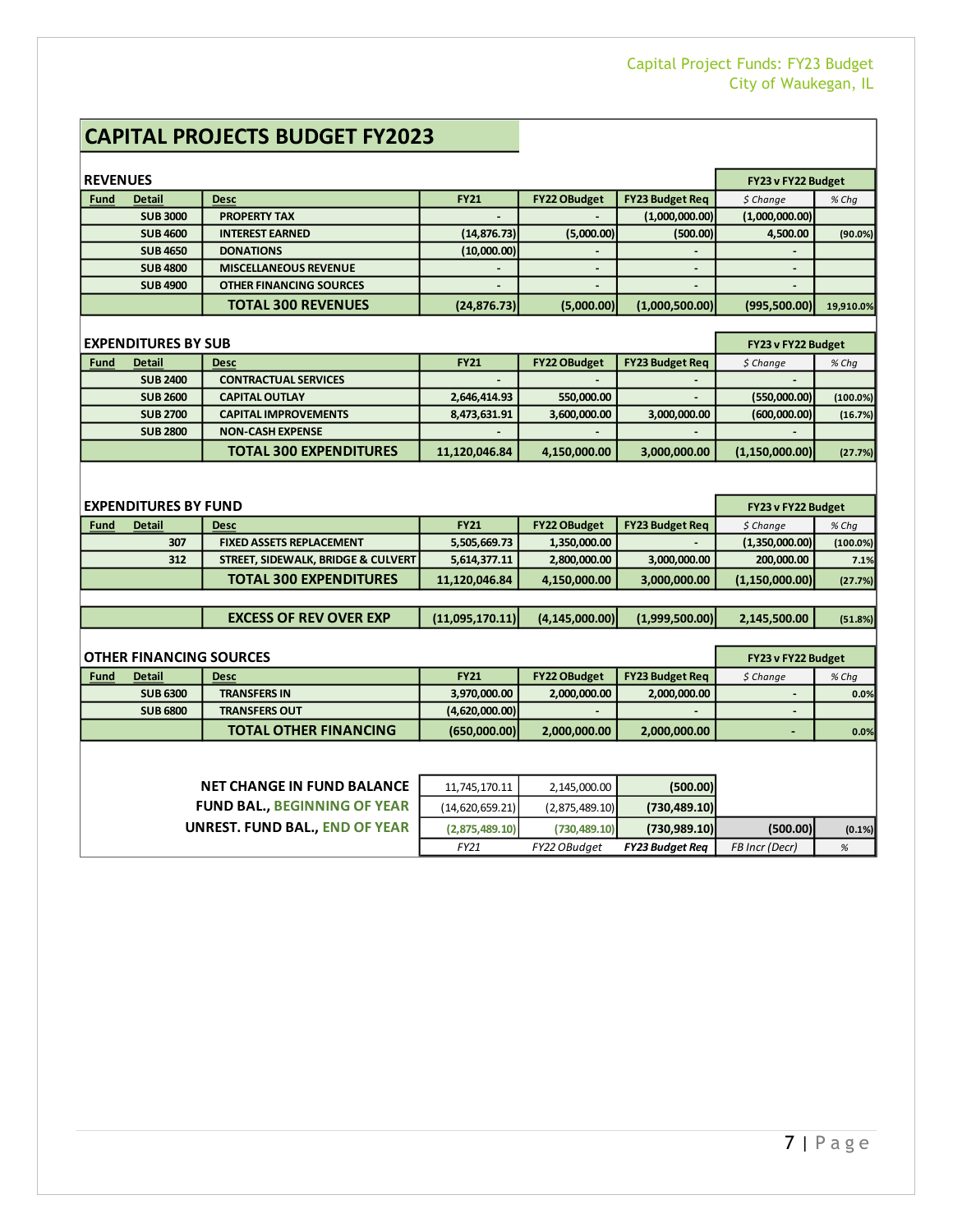## <span id="page-7-0"></span>**LINE ITEM DETAIL**

#### **FUND 307 - FIXED ASSETS REPLACEMENT**

| <b>REVENUES</b>               | FY23 v FY22 Budget       |                          |                          |                          |             |
|-------------------------------|--------------------------|--------------------------|--------------------------|--------------------------|-------------|
| <b>Description</b>            | <b>FY21</b>              | <b>FY22 OBudget</b>      | <b>FY23 Budget</b>       | \$ Change                | % Chq       |
| <b>Interest Earned</b>        | (6,823.48)               | (5,000.00)               |                          | 5,000.00                 | $(100.0\%)$ |
| <b>INTEREST EARNED</b>        | (6,823.48)               | (5,000.00)               |                          | 5,000.00                 | $(100.0\%)$ |
| Donations - Public Safety     | (10,000.00)              | $\overline{\phantom{0}}$ |                          | ۰                        |             |
| <b>DONATIONS</b>              | (10,000.00)              | -                        |                          | $\overline{\phantom{0}}$ |             |
| Reimb. - Settlements/Lawsuits | $\overline{\phantom{0}}$ | $\overline{a}$           |                          | $\overline{\phantom{0}}$ |             |
| <b>MISCELLANEOUS REVENUE</b>  | $\overline{\phantom{0}}$ |                          | $\overline{\phantom{0}}$ | $\overline{\phantom{a}}$ |             |
| <b>TOTAL 307 REVENUES</b>     | (16,823.48)              | (5,000.00)               |                          | 5,000.00                 | $(100.0\%)$ |

| <b>EXPENDITURES</b>                 | FY23 v FY22 Budget |                     |                    |                |             |
|-------------------------------------|--------------------|---------------------|--------------------|----------------|-------------|
| <b>Description</b>                  | <b>FY21</b>        | <b>FY22 OBudget</b> | <b>FY23 Budget</b> | \$ Change      | $%$ Cha     |
| Public Works Vehicles & Equipm      | 359,112.15         | 500,000.00          |                    | (500,000.00)   | $(100.0\%)$ |
| <b>Police Facility Improvements</b> | 419,415.83         |                     |                    |                |             |
| Public Works Facility Improvem      | 1,090,067.46       |                     |                    |                |             |
| <b>Admin Facility Improvements</b>  | 224,341.01         |                     |                    |                |             |
| Cemetary Improvements               | 115,030.00         | 50,000.00           |                    | (50,000.00)    | $(100.0\%)$ |
| <b>Fire Station Construction</b>    | 379,948.48         |                     |                    |                |             |
| Improvements                        | 58,500.00          |                     |                    |                |             |
| <b>CAPITAL OUTLAY</b>               | 2,646,414.93       | 550,000.00          |                    | (550,000.00)   | (100.0%)    |
| Sidewalk Improvements               | 1,614,139.86       | 500,000.00          |                    | (500,000.00)   | $(100.0\%)$ |
| Traffic Signal Renewal/Replace      | 625,994.90         |                     |                    |                |             |
| Alley Rehabilitation                | 619,120.04         | 300,000.00          |                    | (300,000.00)   | $(100.0\%)$ |
| <b>CAPITAL IMPROVEMENTS</b>         | 2,859,254.80       | 800,000.00          |                    | (800,000.00)   | $(100.0\%)$ |
| <b>TOTAL 307 EXPENDITURES</b>       | 5,505,669.73       | 1,350,000.00        |                    | (1,350,000.00) | (100.0%)    |

| <b>EXCESS OF REV OVER EXP</b> |  | $(5,488,846.25)$ $(1,345,000.00)$ |  | 1,345,000.00 | $(100.0\%)$ |
|-------------------------------|--|-----------------------------------|--|--------------|-------------|
|-------------------------------|--|-----------------------------------|--|--------------|-------------|

| <b>OTHER FINANCING SOURCES</b>        | FY23 v FY22 Budget |                     |                    |                |         |
|---------------------------------------|--------------------|---------------------|--------------------|----------------|---------|
| <b>Description</b>                    | <b>FY21</b>        | <b>FY22 OBudget</b> | <b>FY23 Budget</b> | \$ Change      | $%$ Chq |
| Transfers to Street Rehab Fund        | 3,970,000.00       |                     |                    |                |         |
| Transfers to Parking Lot Fund         | 650,000.00         |                     |                    |                |         |
| <b>TRANSFERS OUT</b>                  | (4,620,000.00)     |                     |                    |                |         |
| <b>TOTAL OTHER FINANCING</b>          | (4,620,000.00)     |                     |                    |                |         |
|                                       |                    |                     |                    |                |         |
| <b>NET CHANGE IN FUND BALANCE</b>     | 6,138,846.25       | 1,345,000.00        |                    |                |         |
| <b>FUND BAL., BEGINNING OF YEAR</b>   | (11, 727, 440.09)  | (5,588,593.84)      | (4, 243, 593.84)   |                |         |
| <b>UNREST. FUND BAL., END OF YEAR</b> | (5,588,593.84)     | (4, 243, 593.84)    | (4, 243, 593.84)   |                | 0.0%    |
|                                       | FY21               | FY22 OBudaet        | <b>FY23 Budaet</b> | FB (Incr) Decr | %       |